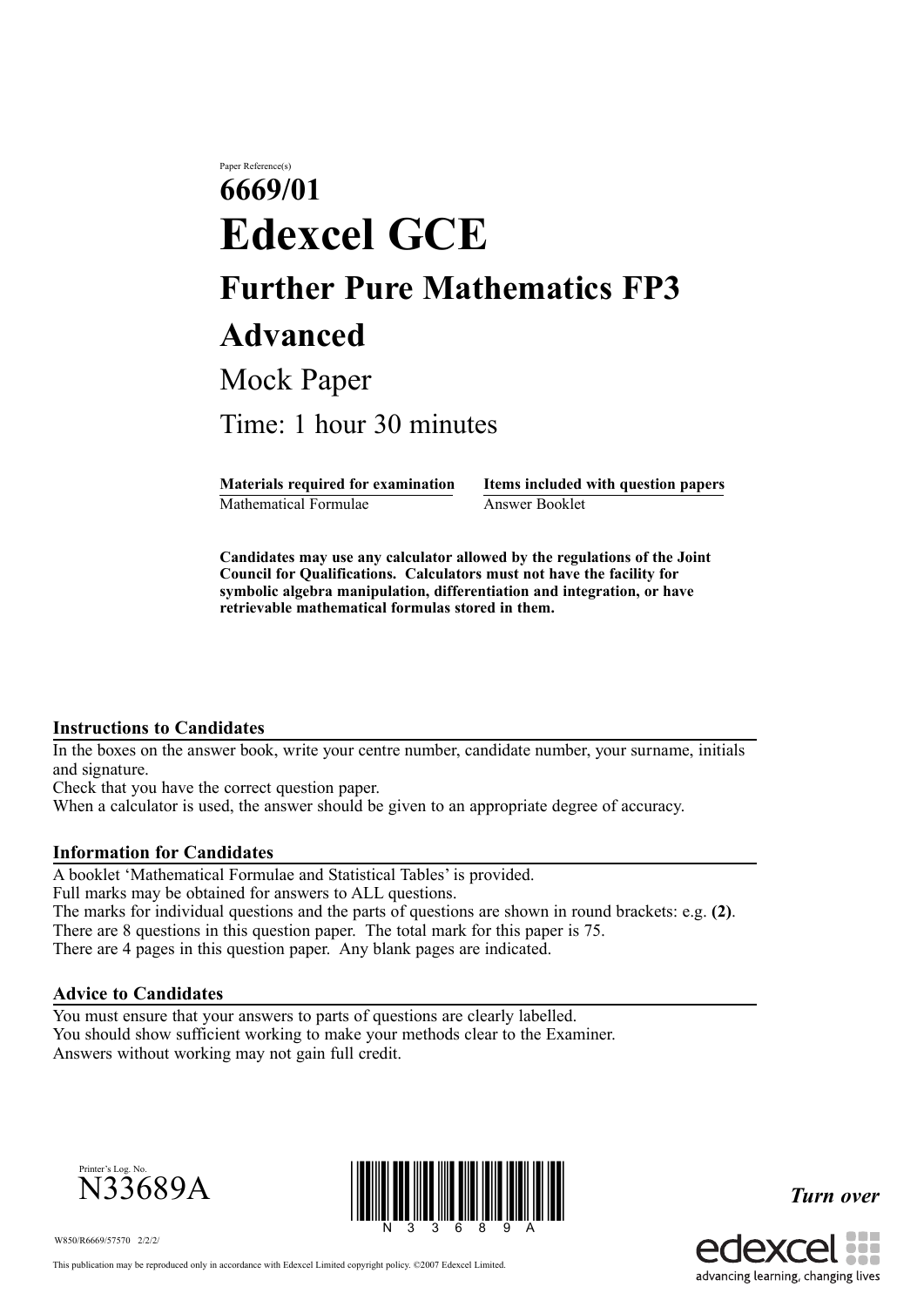### **1.** Find the exact values of *x* for which

$$
4\tanh^2 x - 2\operatorname{sech}^2 x = 3,
$$

giving your answers in the form  $\pm$  ln *a*, where *a* is real.

#### **(Total 6 marks)**





Figure 1 shows part of the curve with equation  $y = 2\cosh\left(\frac{1}{2}x\right)$  $2\cosh\left(\frac{1}{2}x\right)$  $\cosh\left(\frac{1}{2}x\right)$ . The points *A* and *B* lie on the curve and have *x*-coordinates –ln 2 and ln 2 respectively. The arc of the curve joining *A* and *B* is rotated through  $2\pi$  radians about the *x*-axis.

Find the exact area of the curved surface area formed.

#### **(Total 7 marks)**

**3.** Using the substitution  $x = \frac{3}{x-1}$  $sinh\theta$ , or otherwise, find the exact value of

$$
\int_4^{3\sqrt{3}} \frac{1}{x\sqrt{x^2+9}} dx,
$$

giving your answer in the form *a* ln *b*, where *a* and *b* are rational numbers.

**(Total 8 marks)**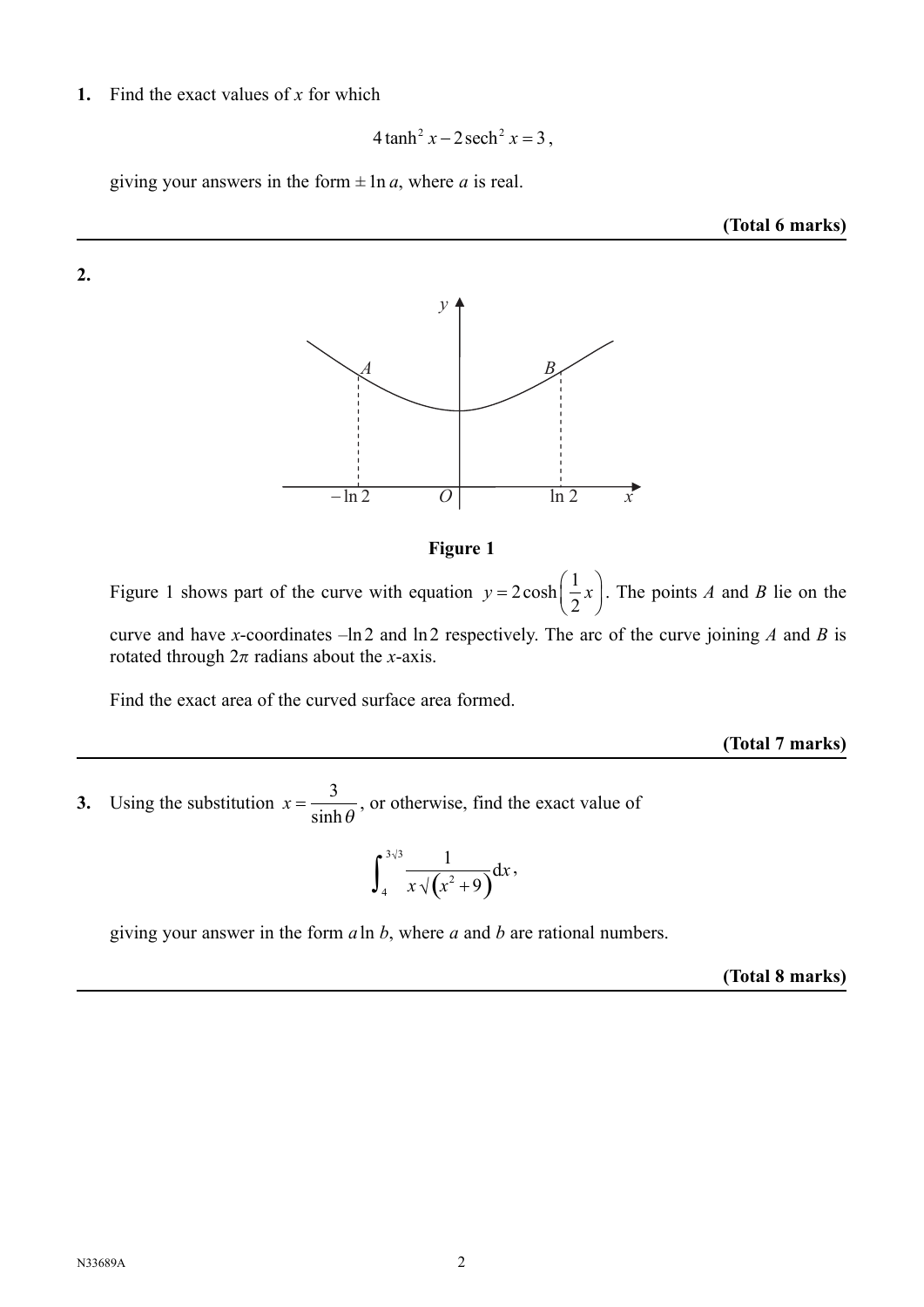4. 
$$
y = \arctan(\sqrt{x}), \ x > 0, \ 0 < y < \frac{\pi}{2}
$$
.

(a) Find the value of 
$$
\frac{dy}{dx}
$$
 at  $x = \frac{1}{4}$ . (3)

(b) Show that 
$$
2x(1+x)\frac{d^2y}{dx^2} + (1+3x)\frac{dy}{dx} = 0.
$$
 (6)

**(Total 9 marks)**

$$
I_n = \int_0^{\frac{\pi}{2}} \sin^n x \, dx \, , \, n \geqslant
$$

(a) Show that 
$$
I_n = \frac{n-1}{n} I_{n-2}, \text{ for } n \geq 2
$$
 (5)

, *n* . 0

(b) Using the result in part (a), find the exact value of

$$
\int_0^{\frac{\pi}{2}} x \sin^5 x \cos x \, dx \,. \tag{5}
$$

## **(Total 10 marks)**

**6.** Referred to a fixed origin *O*, the points *P*, *Q* and *R* have coordinates  $(i - 3j + k)$ ,  $(-2i + j - 3k)$  and  $(3j - 5k)$  respectively. The plane  $\Pi_1$  passes through *P*, *Q* and *R*. Find

$$
(a) \ \overrightarrow{PQ} \times \overrightarrow{QR}, \tag{4}
$$

(b) a cartesian equation of 
$$
\Pi_1
$$

The plane  $\Pi_2$  has equation **r**. (**i** + **j** – **k**) = 6. The planes  $\Pi_1$  and  $\Pi_2$  intersect in the line *l*.

(c) Find a vector equation of *l*, giving your answer in the form  $(\mathbf{r} - \mathbf{a}) \times \mathbf{b} = 0$ .

**(5)**

**(2)**

## **(Total 11 marks)**